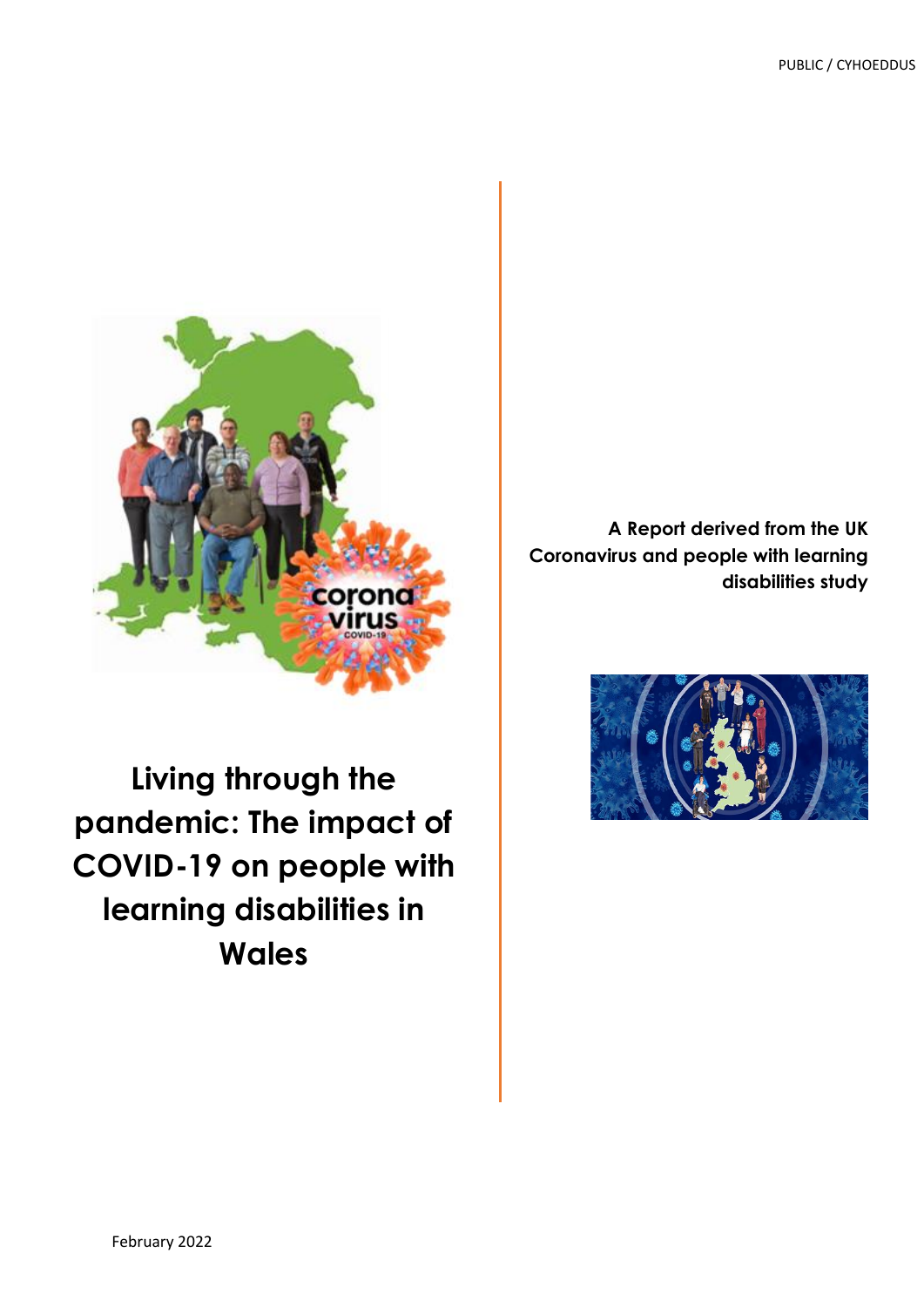## **Living through the pandemic: The impact of COVID-19 on people with learning disabilities in Wales**

*"I think people with learning disabilities found the study successful. It helped them have a say in the lockdowns and improve things during the hardest times. I think it will help us continue to have a voice. I just hope the politicians listen because improvements are still needed to help people with learning disabilities to gain greater*  independence and support when they need it, especially during *the hardest times."* - James Tyler, Chair of the All Wales People First National Council

### **1.0 Background**

The COVID19 pandemic has had an overwhelming and long-lasting impact on everyone. There have been many surveys across the UK that have sought to determine its impact on people. It is not clear from these surveys what the impact has been for people with learning disabilities. Many of these impact surveys would have not been accessible to many people with learning disabilities, and even if they were, the number of participants identified as having a learning disability would have been relatively small. People with learning disabilities were more likely to experience an adverse outcome from a COVID-19 infection (see [here](https://udidd.research.southwales.ac.uk/news/impact-coronavirus-deaths-people-learning-disabilities-what-we-know-what-we-dont-know-and-what-wed-find-out/) for a summary). We know less about what it was like for people with learning disabilities to live through the pandemic. The study on which this report was based was designed specially to consider the impact of the pandemic and is associated restrictions on adults with learning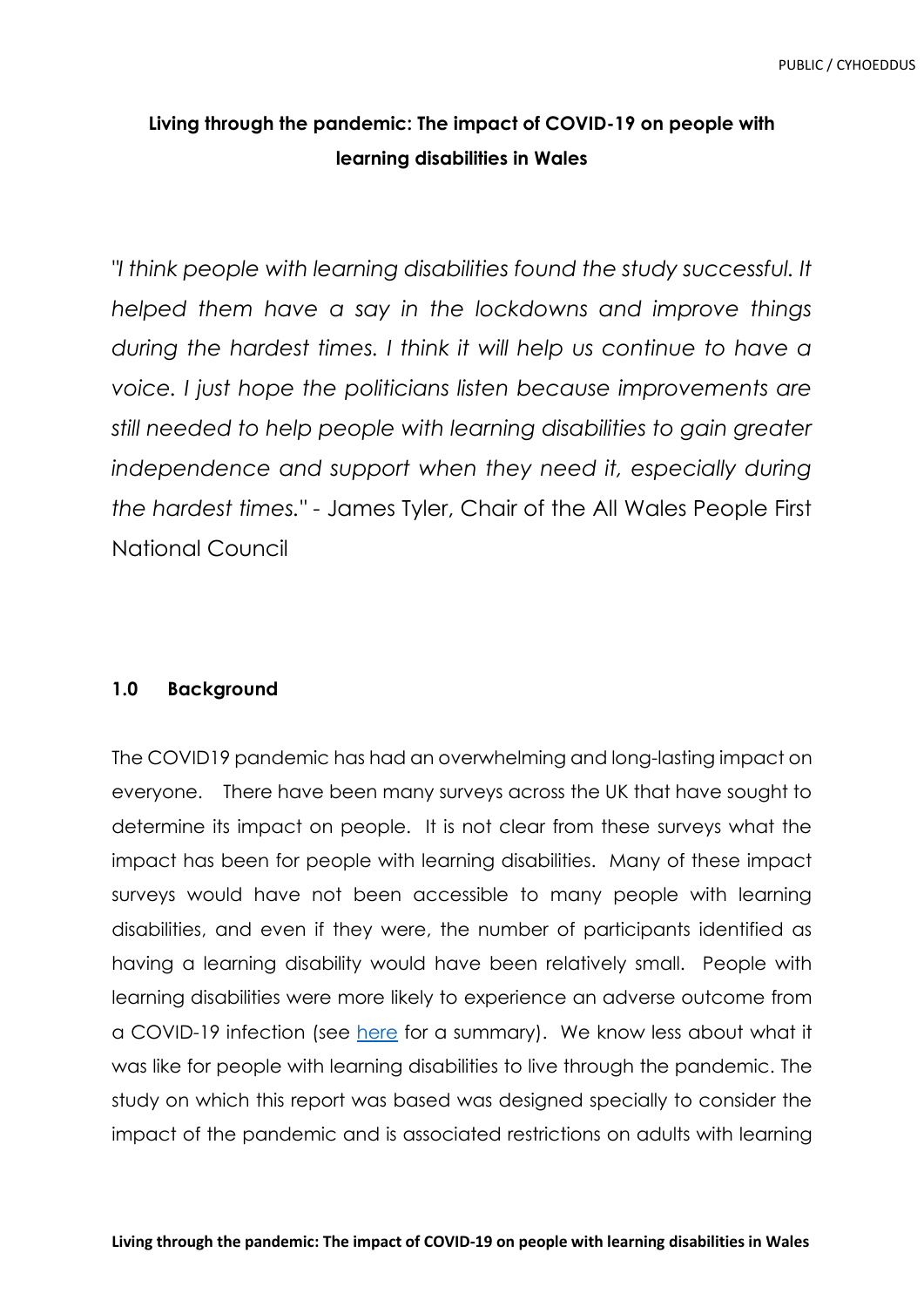disabilities across the UK. The study is the largest study involving adults with learning disabilities and family carers/ paid support staff, to date.

The study was funded by UK Research and Innovation. Key publications from this study can be found [here.](https://warwick.ac.uk/fac/soc/cedar/covid19-learningdisability/results/) This was a UK wide study consisting of teams of collaborators within each of the four countries of the UK. This report, however, only deals with the impact on adults with learning disabilities in Wales.

The study was not the only study of the experiences of people with disabilities during the pandemic in Wales. In 2020, many disability organisations in Wales expressed concern about the disproportionate impact the covid 19 pandemic was having on the lives of disabled people. Following discussions in the Disability Equality Forum, chaired by Jane Hutt MS, then Deputy Minister and Chief Whip, the Welsh Government commissioned the Forum to examine the situation in more detail. An enquiry was established, and findings published in July 2021 in a report entitled Locked Out: Liberating disabled people's lives and rights in Wales beyond COVID-19. This report can be found [here.](https://gov.wales/locked-out-liberating-disabled-peoples-lives-and-rights-wales-beyond-covid-19-html) Our study reported focused only on people with learning disabilities, their families and paid support staff. Both reports should be read together.

In the reminder of this report, more information about the research study is provided. We offer an overview of the findings and highlight their relevance for the ongoing development of the Welsh Government Learning Disability Strategic Action Plan**.** The report will describe how adults with learning disabilities in Wales positively participated in the civic response to the pandemic not just for their own safety but also for the safety of others. The impact Covid-19 had on the well-being of individuals with learning disabilities, family carers and paid support staff was considerable. Family carers were left unsupported for many months with the sudden closure of day centres and respite services. It shows that many people with learning disabilities also experienced a significant bereavement during the pandemic and how only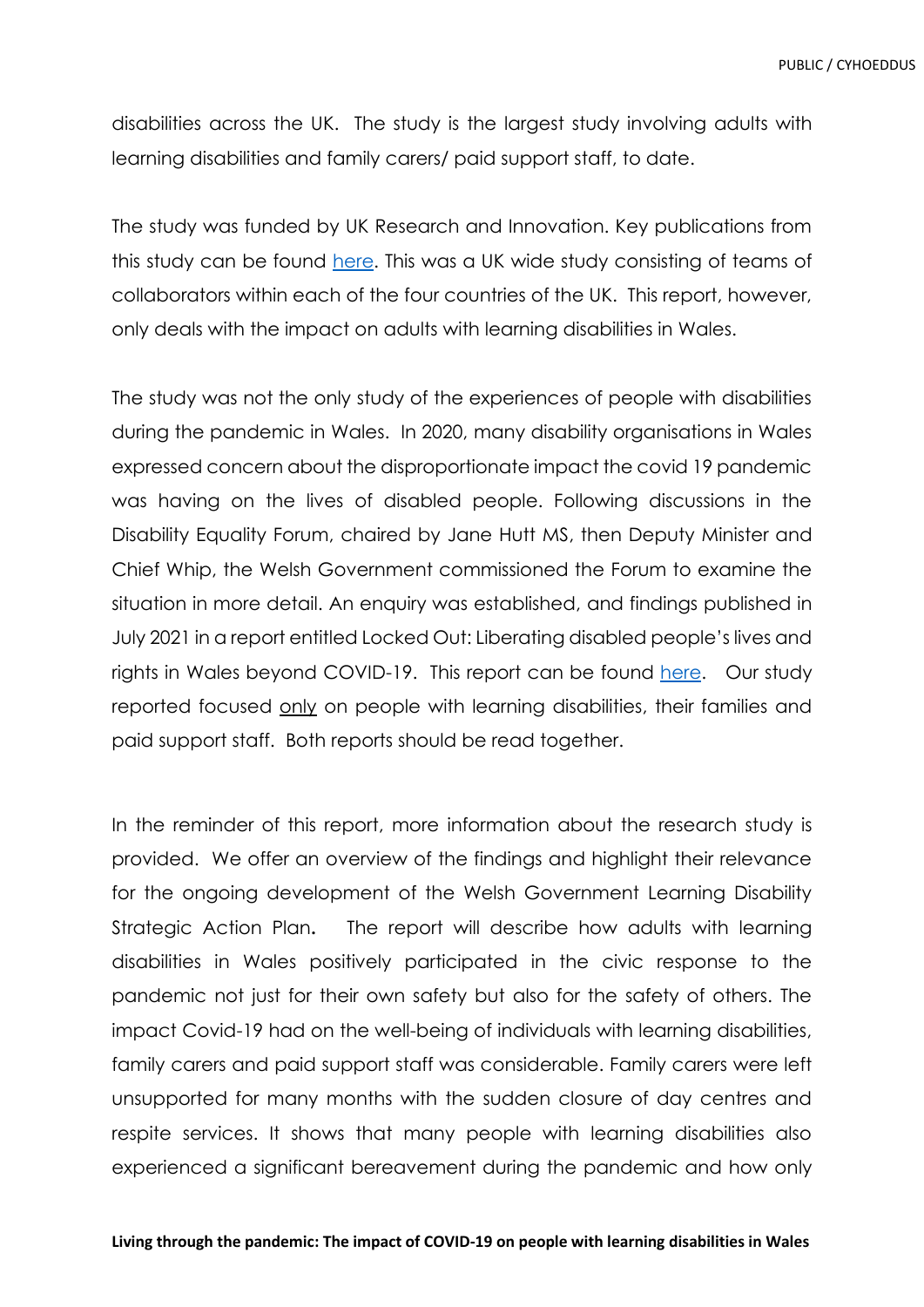few people received professional help to cope with this. Although services resumed, people felt that they were not getting the same level of support as they had before the pandemic. Despite signs of recovery in our data, how people had experienced the first 18 months of the pandemic left them with considerable pessimism about the future and what might happen should there be further restrictions.

Our findings highlight a need to address three immediate concerns. These are giving thought: about people with learning disabilities during this any future pandemic; to how to make good the deficit in support people have experienced from health and social care services; and about the possible longer-term impact that living through the pandemic may have had on the health and well-being of people with learning disabilities and those who support them. People with learning disabilities have largely and positively engaged in public health measures to curtail the spread of COVID-19, at some cost to themselves. They should be involved in discussions and decisions that will impact upon them long into the future.

### **2.0 The study in the UK and Wales**

The study in the UK was led by Prof Richard Hastings (Warwick University) and Prof Chris Hatton (Manchester Metropolitan University). In Wales, the study was led by Prof Stuart Todd and Dr Edward Oloidi (University of South Wales) and Dr Steve Beyer (Cardiff University). In each of the four countries of the UK the researchers worked in partnership with key learning disability organisations. In Wales, the researchers worked with All Wales People First (Tracey Drew) Learning Disability Wales (Cath Lewis and Karen Warner) and the All-Wales Forum of Parents and Carers (Josh Law and Gwen Anslow).

The work of the collaboration in each country of the UK involved considering ways to recruit people into the study, developing study documents, identifying the key themes to discuss with study participants and how findings should be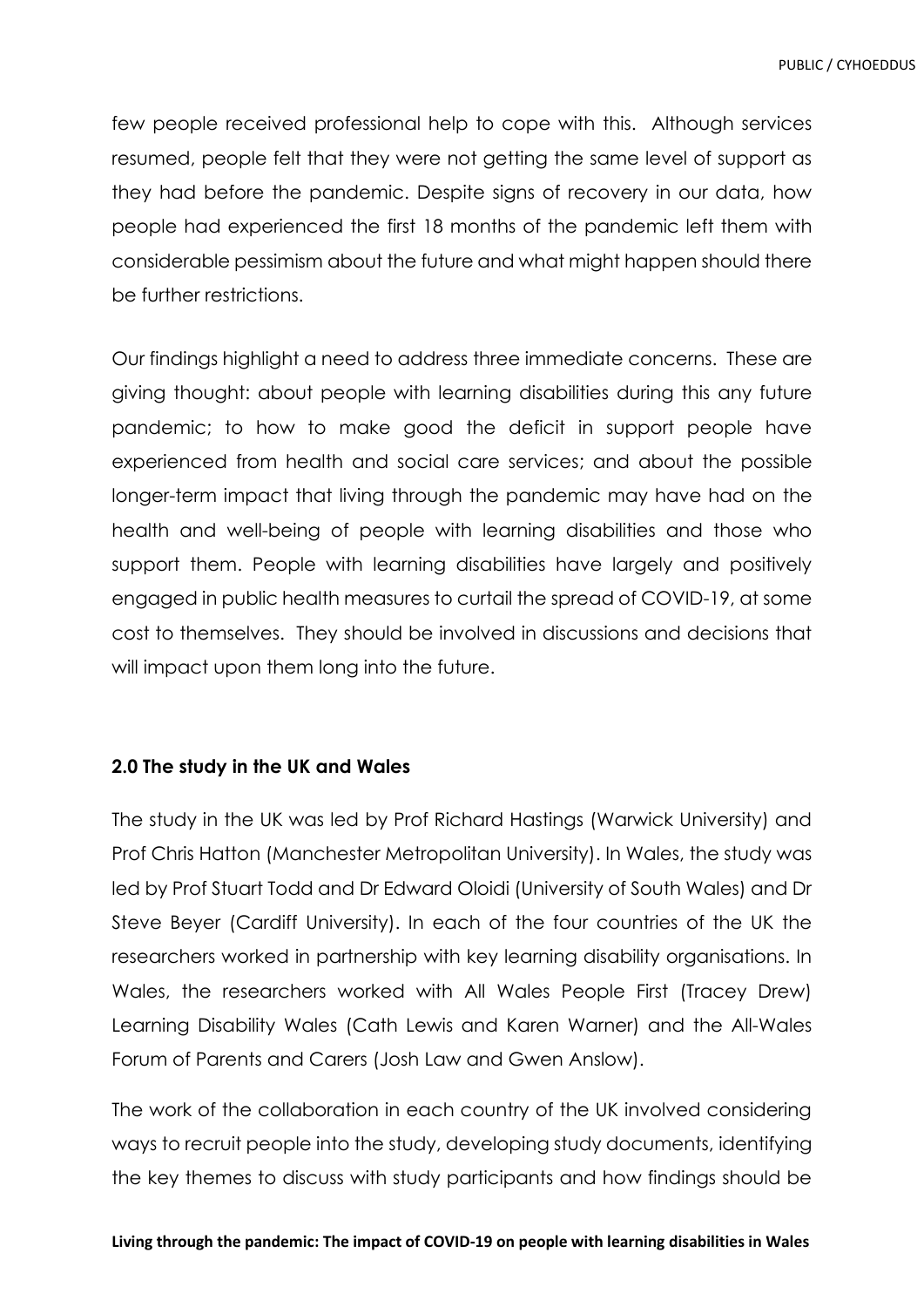shared with others. At key points, we consulted with small groups of people with learning disabilities and family carers in Wales about these issues. The study had to ask questions that were important to people and that they be addressed sensitively. These discussions were facilitated by members of the collaboration and those involved in them were paid for their time. The outcomes of those discussions were shared with the UK research team.

The study depended upon engaging many adults with learning disabilities across the UK to take part. Adults with a learning disability (group 1) were interviewed by telephone or online platforms such as Zoom. The interviews started in December 2020 (part 1). People were asked what their lives were like prior to the pandemic and what was happening to them now. The study was repeated in April 2021 (part 2) and August 2021 (part 3). This enabled any changes during this time to be captured. In August 2021 489 adults with learning disabilities took part in the study. This was 79% of those who took part in December 2020.

Not everyone with a learning disability was able to take part in a face-to-face interview. To make sure their experiences could be captured family carers or paid support staff of adults with learning disabilities completed an online questionnaire on behalf of a person with learning disabilities (group 2). Again, this was completed on three occasions. 280 people took part in the online survey in August 2021. This was 74% of the number that had taken part in December 2020.

People with learning disabilities in Wales are well represented within the UK study. 173 adults with learning disabilities from Wales were interviewed at Time 3 - about a third of the total UK participants. 56 family carers or paid support staff completed an online survey – about a fifth of all UK participants. The retention rate during the study in Wales was high, 78% for group 1 and 67% retention for group 2.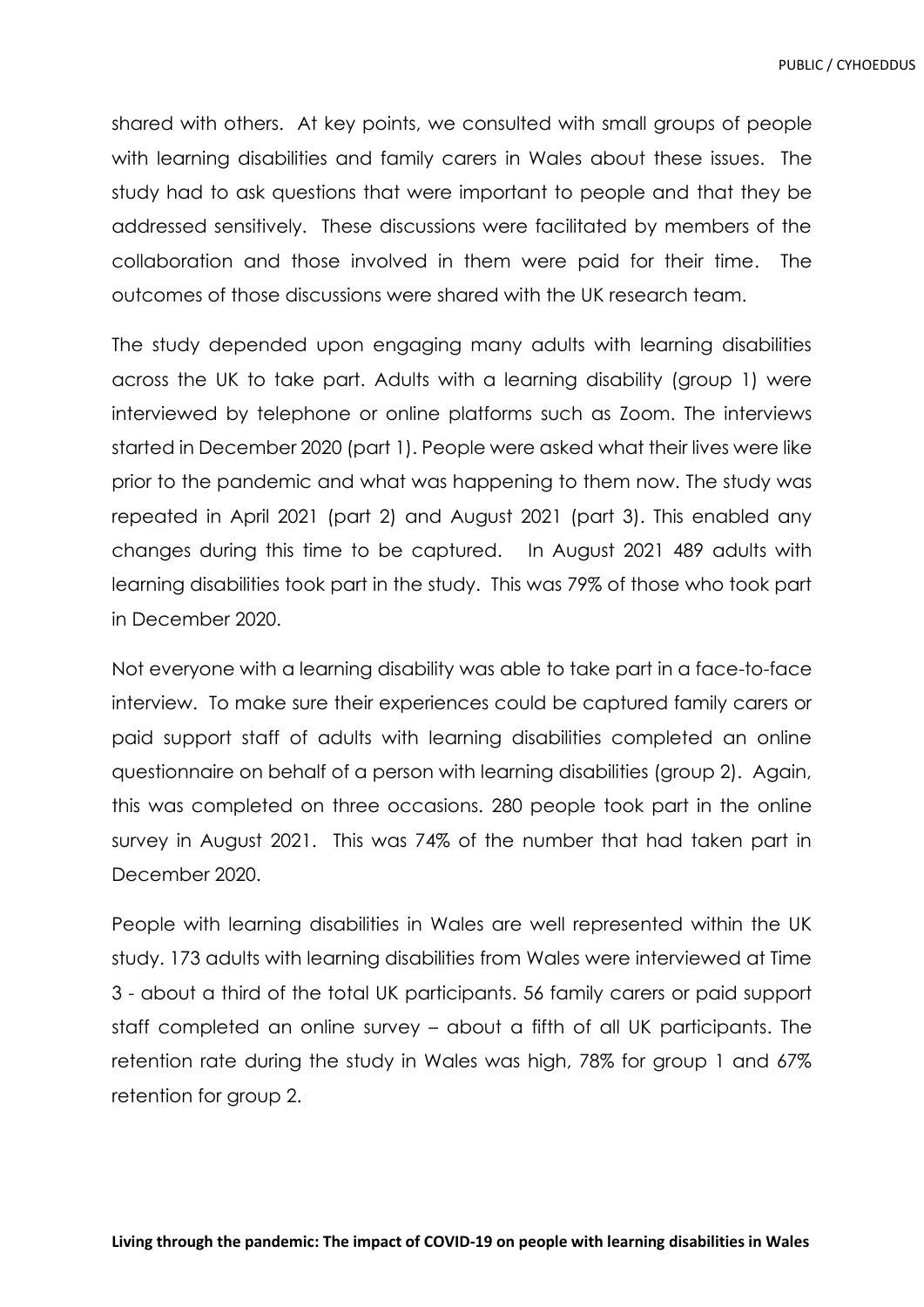### **3.0 Research findings**

The findings in this report explore how adults with learning disabilities and those who care for them experienced the many restrictions designed to control the transmission of the virus during the pandemic in Wales between December 2020 and August 2021.

### **3.1 Who took part in our study?**

50% identified themselves as male and 48% of participants identified as female. 54% were aged younger than 35; 31% were aged between 35 and 55; and 14% were older than 55. 94% identified as white. The study had difficulty in recruiting people with learning disabilities from Black, Asian and Minority Ethnic communities in Wales. This was repeated across the UK. To develop a more rounded account of how the experiences of all people with learning disabilities in Wales, future studies and consultations must find innovative ways of working with people with a learning disability in Black, Asian and Minority Ethnic communities.

### **3.2 COVID-19 infections**

In January 2021, 68% of people with learning disabilities in group 2 and 55% of those in group 1 had underlying health conditions that were of concern to them if they caught COVID. The most common were asthma and epilepsy. Also at part 1, about 30% of people in both groups said they recently been tested for Covid19. About one in five of those tested were confirmed as having Covid19. This was higher than reported for the wider population. If we include those who believed they had had Covid19 but had not been tested, this means that 4.5% of the total study group had had Covid19 between December 2020 and January 2021. Of this group, one in 4 said they had been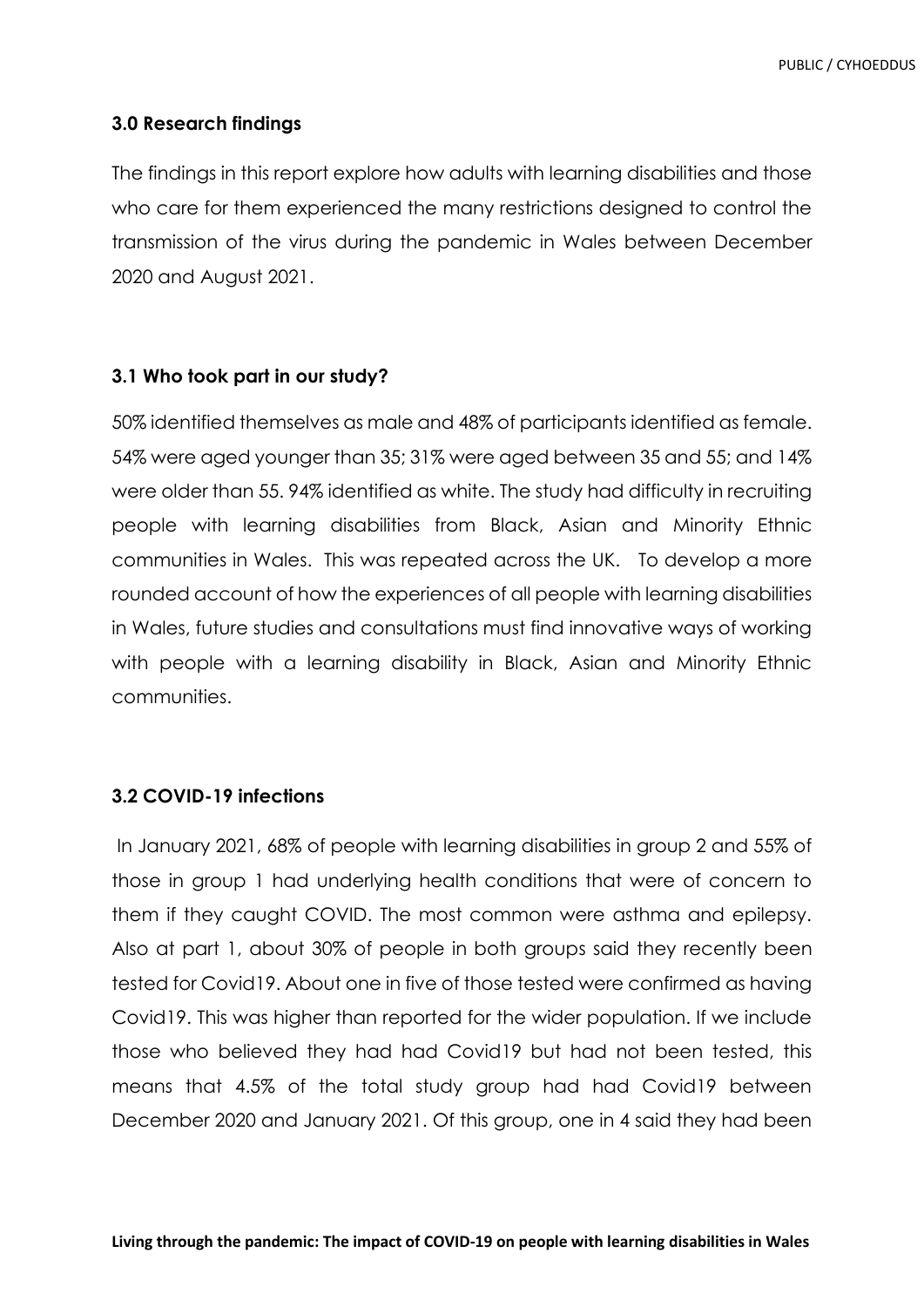hospitalised. By August 2021, 13% of group 1 and 6% of group 2 had had Covid19 at some time.

### **3.3 Compliance with Covid regulations:**

50% of people in group 1 reported at part 1 that they were shielding. By part 3, 6% of people were still shielding. More people in group 2 (16%) were sill shielding in summer 2021.

At part 1, 89% of group 1 and 73% of group 2 reported wearing a mask when out. In August 2021, 72% of the study group said they thought that mask wearing, and social distancing should be maintained even when restrictions were lifted.

*"I'm happy that restrictions are starting to ease. But I also feel very anxious that people are starting to not wear masks and socially distance.*"

*I'm a bit torn on this as I really want to get back to normal and be able to cwtch my friends, but I also think that people should still wear masks in enclosed spaces like shops etc".*

In January 2020, 83% of people stated they would take the vaccine if offered. By August 2021, 95% of group 1 and 86% of group 2 had been fully vaccinated. 94% said that they would be willing to take a booster jab. Also in August 2021, 83% of our study participants felt that it should be compulsory for support staff to be vaccinated.

### *People with learning disabilities in Wales engaged with public health advice for their own safety and for the safety of others.*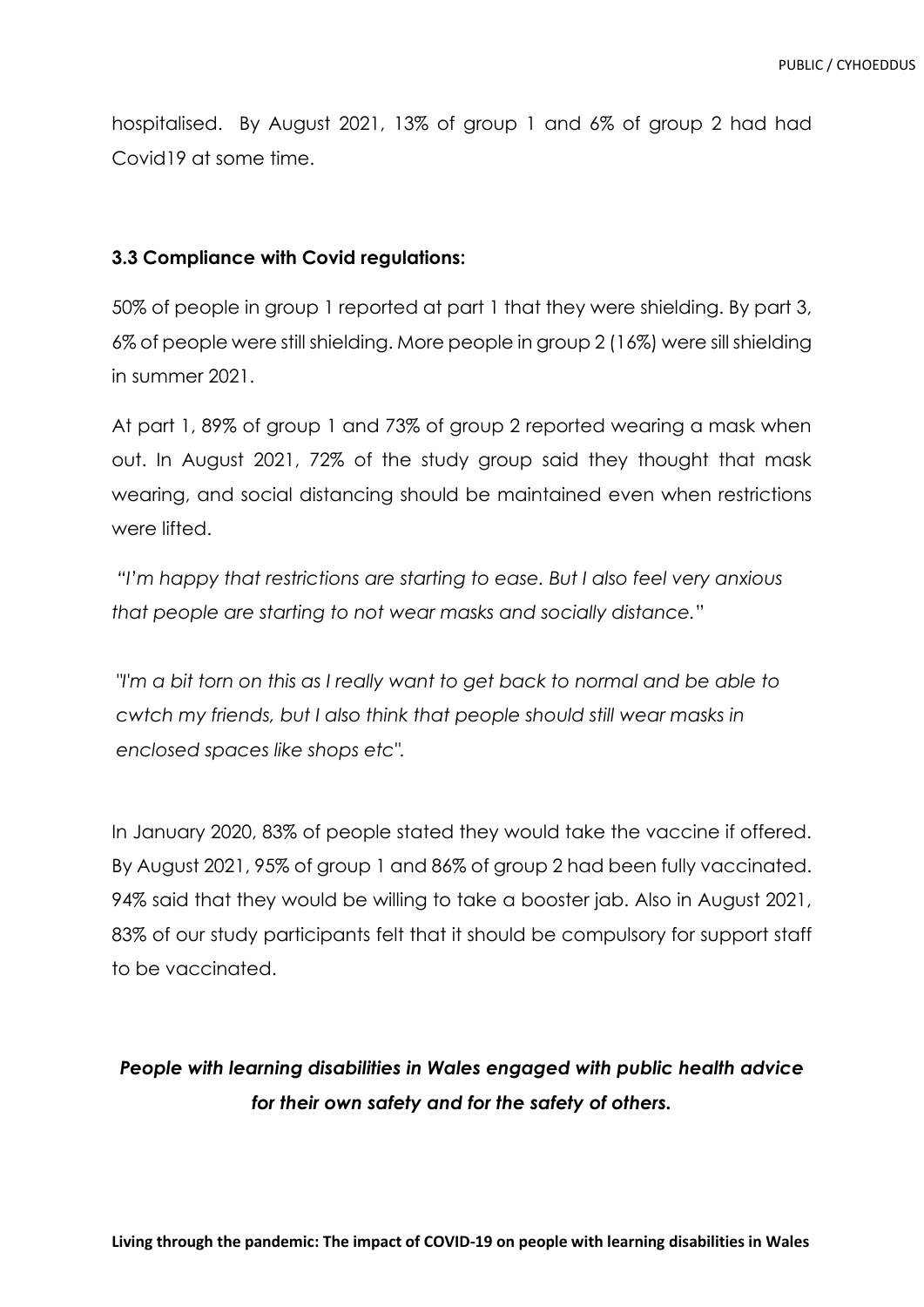*People with learning disabilities thought that social distancing and mask wearing was important. They felt these measures should be maintained as they would give them greater confidence in re-engaging with their local communities.*

### **3.4 The impact on people's health**

Just over 60% of group 1 and group 2 rated their health as 'good' in December 2020. This was more or less the same in August 2021.

To promote early detection and treatment of health problems, people with learning disabilities in Wales, are entitled to an annual health check. 74% of participants said that they usually had an annual health check. In January 2021, 36% of group 1 and 24% of group 2 had had their annual health checks. By part 3 this had increased slightly, 38% of group 1 and 37% of group 2. Fewer than half of the people who used to have an annual health check had had one by August 2021.

In 2020, about 42% of people said they used to regularly see their GP. During the first lockdown, 93% of group 1 and 70% of group 2 said they saw their GP less or not at all. By Time 3, 36% of both groups had seen their GP in the last 4 weeks with most consultations (61%) being done remotely.

In 2020, 18% of group 1 and 31% of group 2 said they used regularly used to see a community or learning disability nurse. During the first lockdown, 70% of group 1 and 79% of group 2 said they now saw them less or not at all. By part 3, 14% of group 1 and 28% of group 2 said they had seen such a nurse in the last 4 weeks.

*"I didn't know how to get help or who to ask for help."*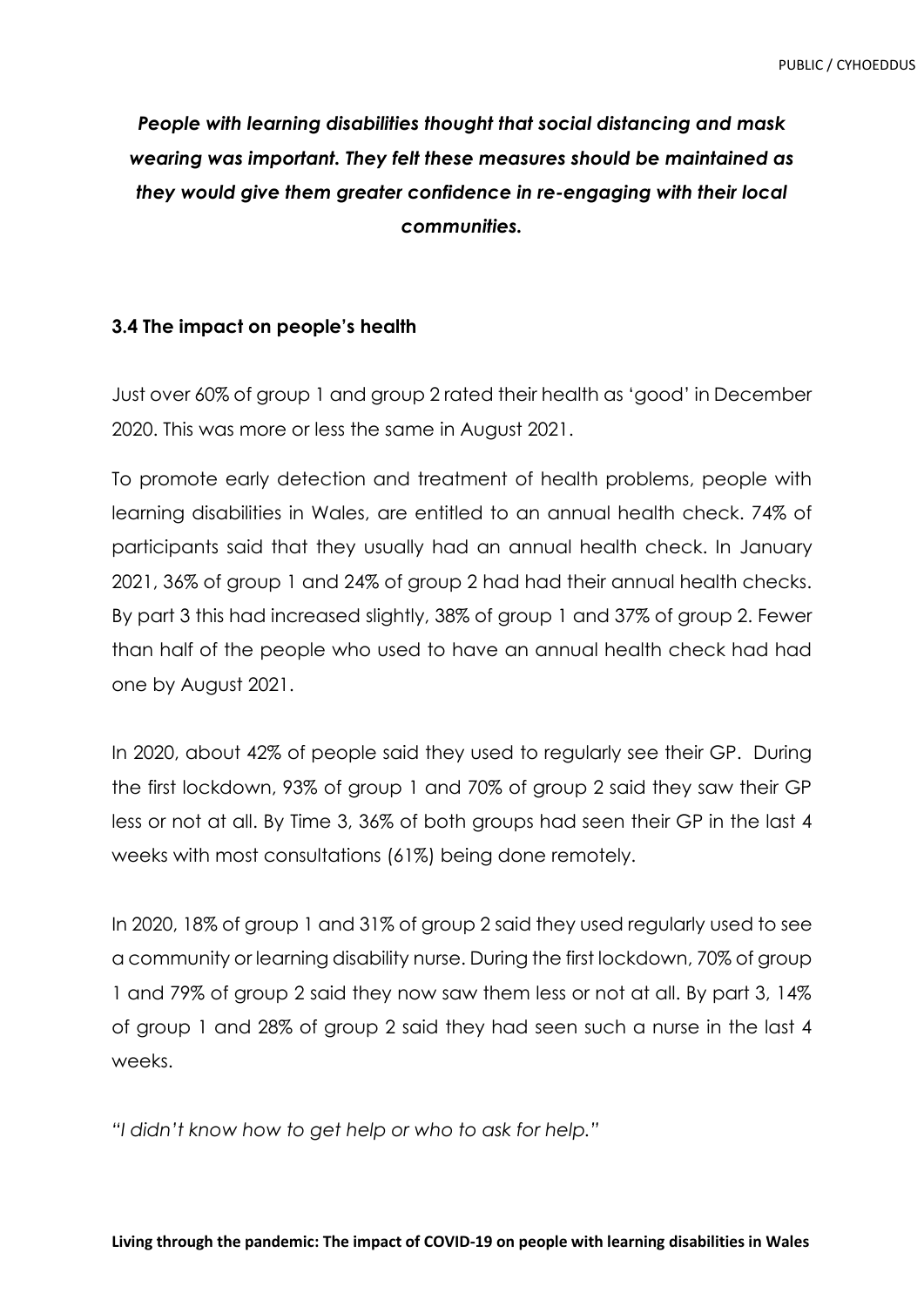*"I was worried that it would mean having to leave the house."*

#### **3.5 Impact on well-being of people with learning disabilities**

In December 2020, the number of cases of Covid-19 increased and this led to Wales's Chief Medical Officer, Frank Atherton, advising households on 9<sup>th</sup> December not to mix unless necessary in the weeks preceding Christmas. On 26th December Wales entered a national lockdown. 84% of people in group 1 in January 2021 reported feeling lonely, worried or sad most or all of the time. By August 2021, restrictions had eased somewhat, and people were able to meet up more often. At this point, 46% of people in group 1 reported that they were lonely, worried, sad or anxious.

"*I'd like to go out again without worrying about dying and giving people coronavirus."*

In group 2, about 66% were said to be more sad or worried than they were before lockdown. This reduced to 52% in August 2021. However, family members and paid support staff for 46% of people with severe or profound learning disabilities said that visitor restrictions made life worse for the person they supported. One parent commented

*"My son has only recently moved into a care setting, so it is hard to judge. But from my point of view, I find it extremely distressing and difficult. I think he does as well."*

Parent carers and paid support staff of people with a severe and profound learning disability were very concerned about the impact on behaviour and well-being of the person they supported. These experiences are further captured in the comment below. One said: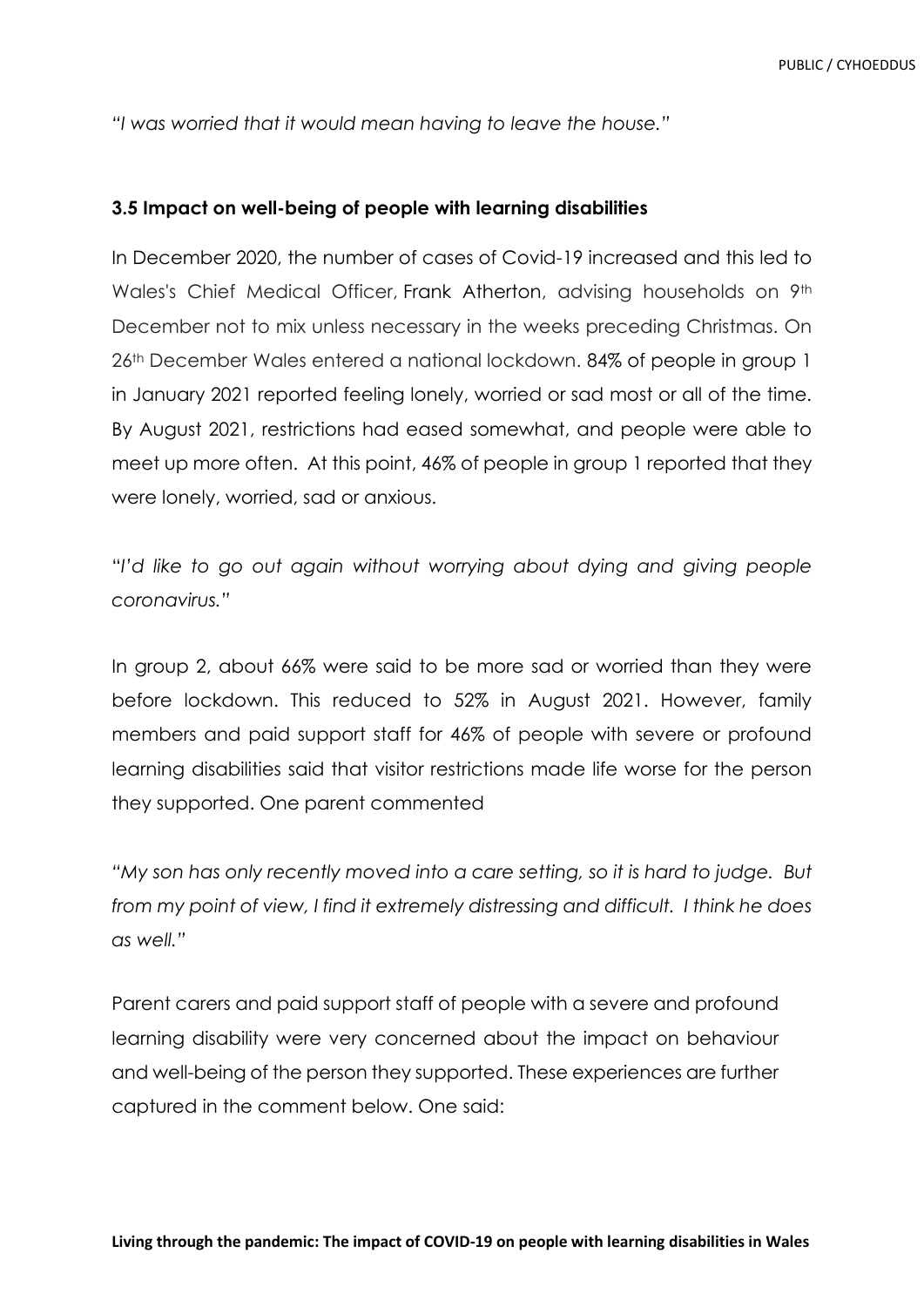*"There is a severe decline in his behaviour. He frequently walks about shouting and rocking. Sleep patterns are completely disrupted, and he has frequent bouts of temper and frustration. There is almost a complete unwillingness to cooperate with carers at home."* 

During the pandemic about 33% people across both groups reported that someone they knew well had died during the pandemic. For about a third of people who had experienced a bereavement, they felt that this death meant 'everything in life had changed'. Only 9% of people who experienced a loss said they received specialist support.

*"I was and still an in a total mess and shock...I still can't believe it. It was cancer related as far as I know."*

## *Access to mental health services was severely constrained in the first phases of lockdown and continues to be limited.*

*People with learning disabilities experienced poor physical health and emotional wellbeing during lockdown. There have been some improvements in emotional wellbeing, but less so for people with more severe and profound learning disabilities.*

*Some of these difficulties people experienced might be related to factors beyond living through a pandemic. Many people with learning disabilities experienced the death of a significant other in their lives.*

### **3.6 Use of services**

Just over half of group 2 were said to use a day service regularly (30% 3 days a week and 25% less than once a week) prior to lockdown. By August 2021, this had reduced to 30%. Around 33% people in both groups said they had used a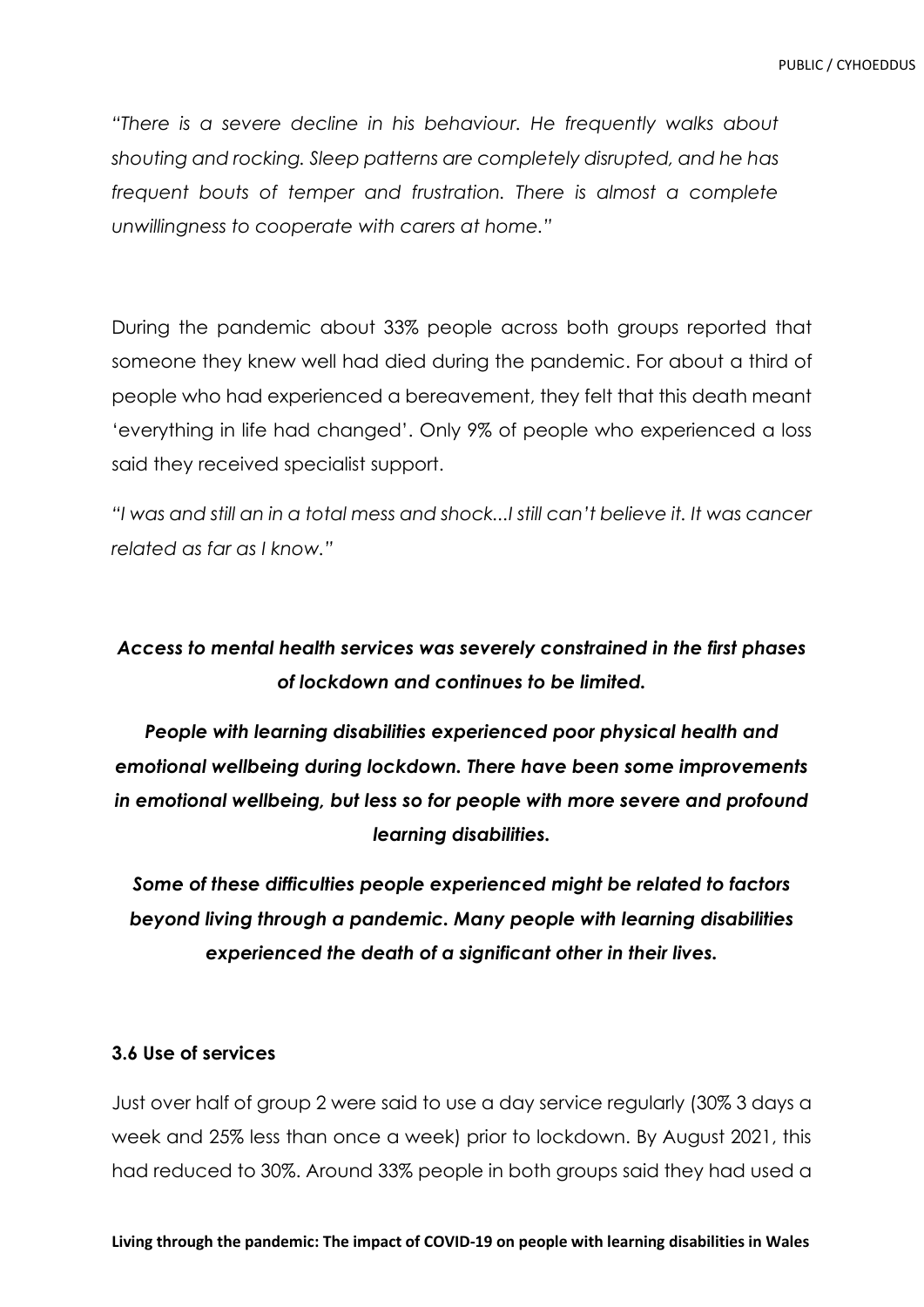respite service regularly prior to lockdown. By August 2021, 25% of people in group 1 said they had done so again in the previous 4 weeks. For group 2 it was about 16%.

In August 2021, 26% of group 1 said they did not receive support from any service. Of those that did receive support, 32% said they were receiving less overall support than before lockdown but 17% said they were receiving more. In group 2, 9% said the person they supported was not receiving support from any service. Of those that were receiving support, 48% said they were receiving less overall support than before and 10% said they were receiving more overall support than previously.

*"Personal support or support workers used to support me but not in the last four weeks."*

In April 2021, 28% of people in the study received a direct payment**.** Of these, almost one in three (30%) said they were paying for services they were not receiving. It is unclear whether refunds were made for services not provided.

In August 2021, parent carers or paid support staff of people with a severe and profound learning disability told us about the impact the changes to services were having on the person with learning disabilities. A family carer told us:

*"She is frustrated at lack of meaningful activity and is not allowed to go to a day service that she used to enjoy, even though it has been open since April"*

*The support from statutory services available to people with learning disabilities disappeared or was markedly reduced during 2021. Although there has been some positive change by August 2021, it had not resumed to pre-COVID levels. Not as many positive changes from early in the pandemic were reported for people in group 2.*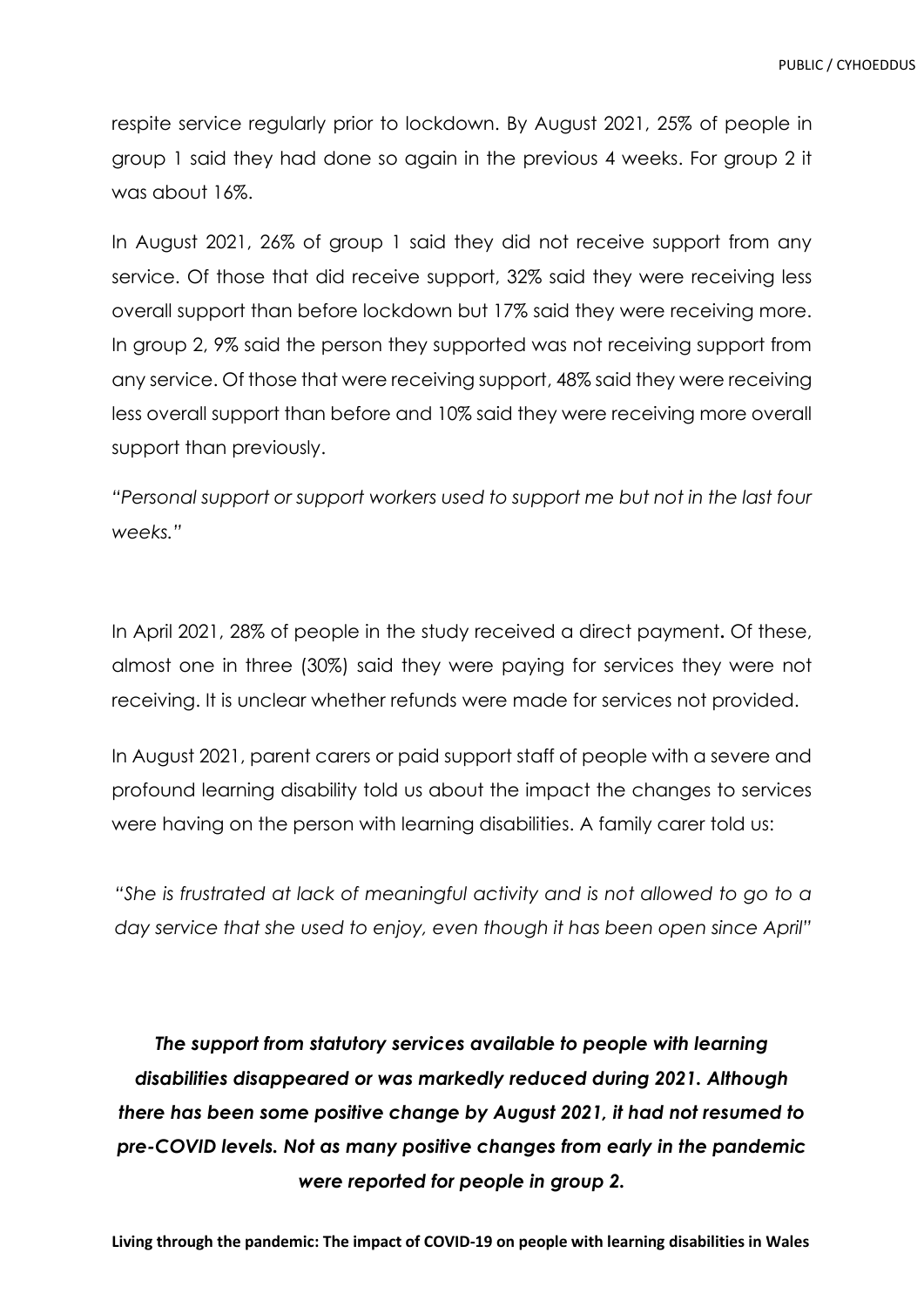### **3.7 Impact on social relationships**

Most of the people in group 1 were living with families (50%). Others were living with other people with learning disabilities (23%) or with a partner (5%). 21% said that they lived alone, with or without support. Of those with a partner, 83% said they got on well, the remainder said it was 'up and down' The majority of people in group 2 lived with families (53%), while 46% lived in a supported living setting or care home. Only 1 person lived by themselves. 52% of people in group 2 were getting on well with those they lived with and for 43% it was 'up and down'. 5% said they were 'not getting on at all'. By August 2021, this had not changed for either group.

Restrictions on visits from family or friends were imposed on people living in supported living or care homes. 23% were not allowed any visits, 76% partial access while only 1% were said to have full access to visits from family and friends. By August 2021, 35% had experienced full access, 51% partial access and 4% no access.

Prior to the first lockdown in March 2020, 86% of both groups took part in community activities (e.g., community groups, shopping, cafes). After this, 72% of people in group 1 and 83% of group 2 reported that this was no longer the case. By August 2021, 57% of group 1 and 48% of group 2 were taking part in community activities. Engagement in community activities had not reverted to pre-pandemic levels. Some people said that they were now having more contact with local neighbours and people living nearby than ever before.

*"I am chatting more to my neighbours, and I am feeling more confident in talking to the people who live close to where I live. I think I have now met all of my neighbours since the pandemic started. My neighbours have also been helping each other out when people have needed it".*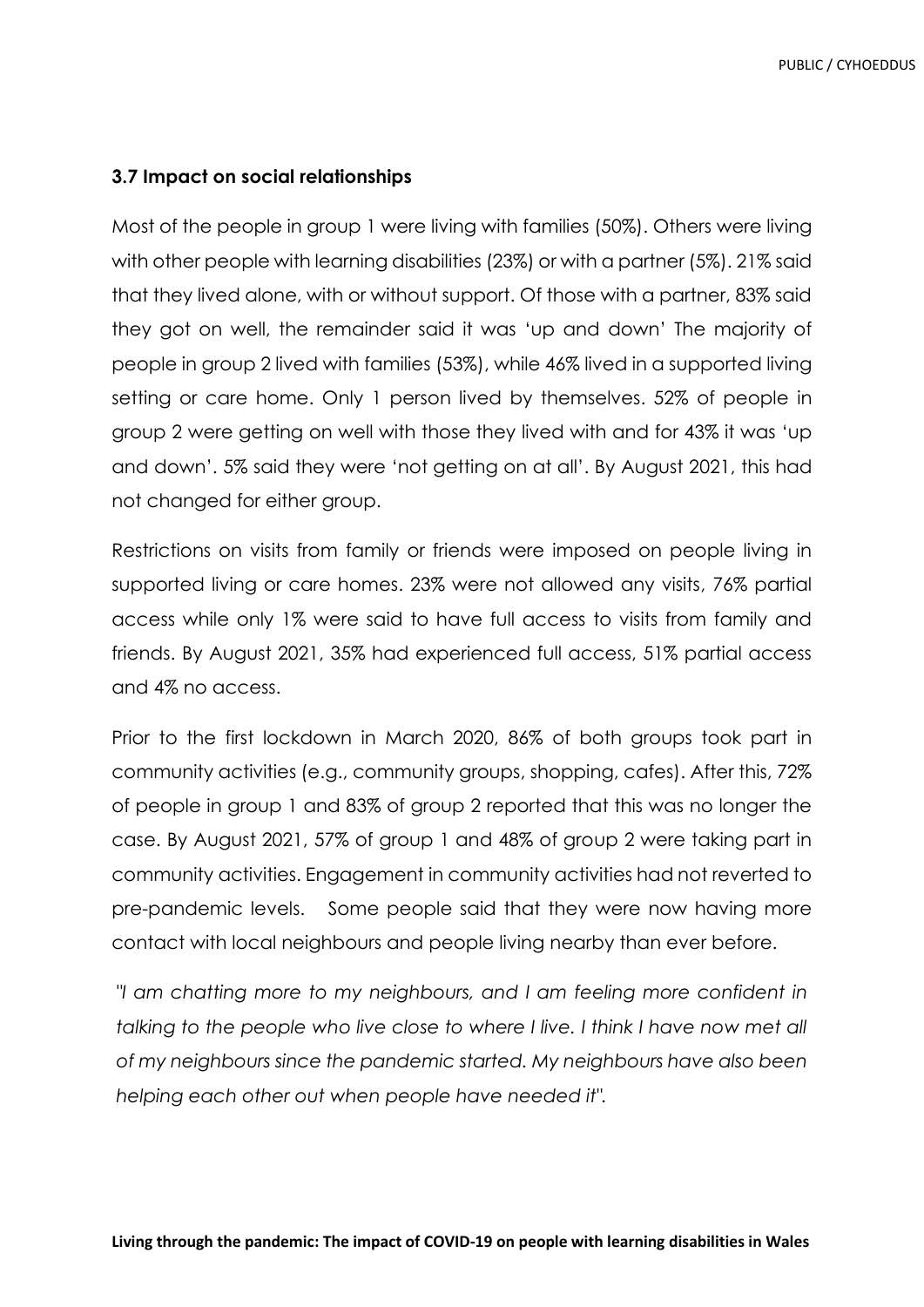About 1 in 3 people in group 1 said that they had a paid job prior to lockdown. During the first lockdown, 1 in 5 of those with a job said they were no longer working or were on a furlough scheme. By August 2021, 21% said they had a paid job or were on furlough.

Many people with learning disabilities in our study had access to the internet. This figure may reflect our recruitment and data collection procedures. 98% of people in group 1 and 100% of people in group 2 had the internet at home. 98% of people in group 1 had a phone they could use while 41% of people in group 2 had a phone they could use with help. 33% of those in group 2 used the internet compared to 92% of group 1. Not everyone was able to use the internet independently and whenever they wanted to. One parent highlighted the impact of not being able to see her son, who lives in supported living, on her and the rest of the family:

*"He needs constant reassurance that his family love him, need him and can see him. He finds it difficult to engage fully via Zoom. Not being able to see his family in person resulted in his mental health suffering, as did the mental health of his family".*

Many people with learning disabilities followed guidance given to the public during the pandemic. Some also had to deal with additional restrictions because of where they live and how they received support. Often, decisions about going outside or receiving visitors, for example, were felt to have been made without involvement from the person themselves. Care and support services have worked hard to adhere to rules to keep people safe but often people did not seem to be involved in making decisions here. For some, these additional restrictions continued after the public were able to live with fewer restrictions.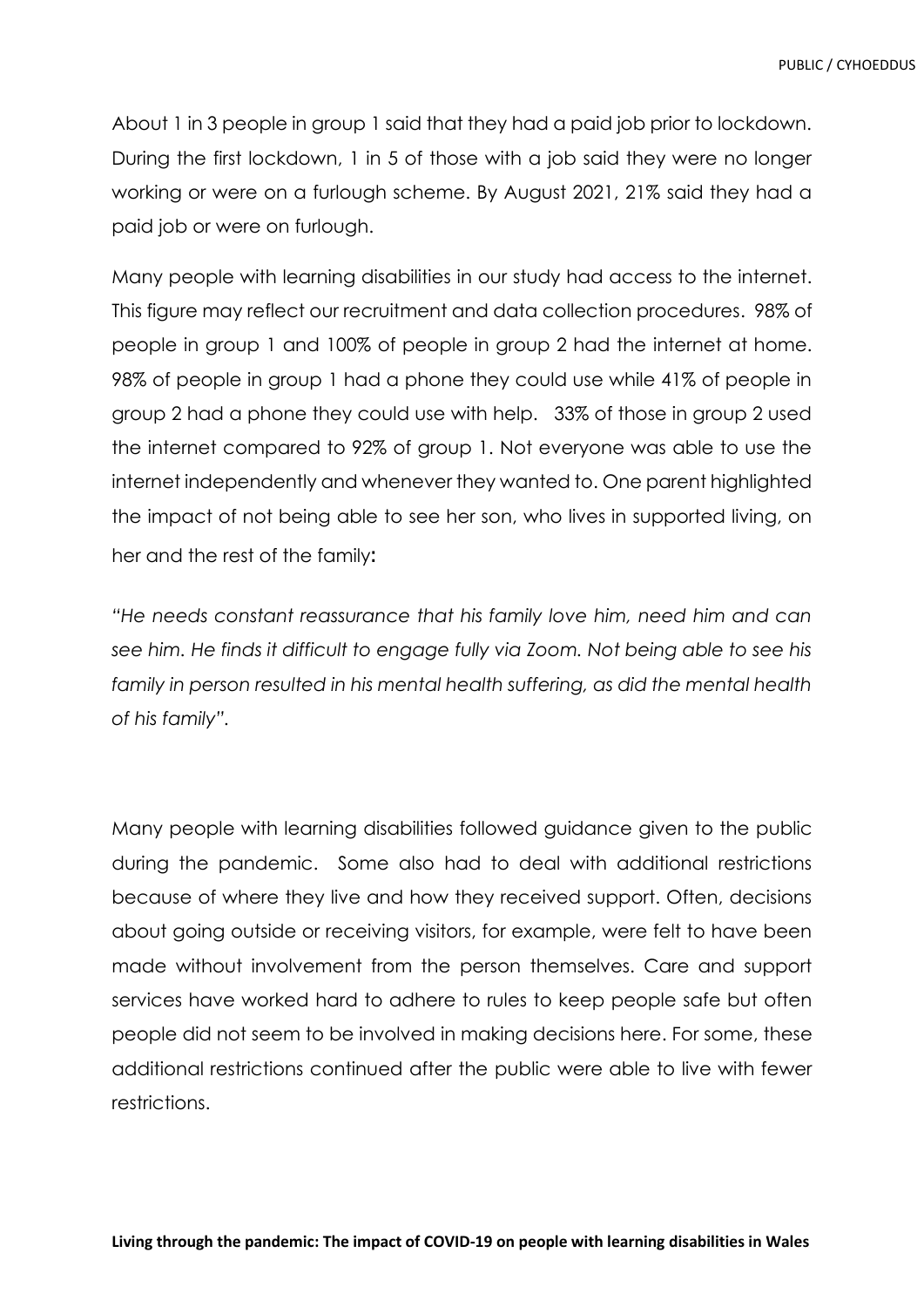## *The social lives of people with learning disabilities were severely restricted during Covid and have yet to fully recover.*

## *There was evidence in what people told us that some people felt closer to people in their neighbourhoods than before lockdown*

### **3.8 The future**

One in three people in Group 1 said they thought their lives might go back to how it used to be in 12 months or more. Most (42%) said they were not sure when this would happen. People were asked about what would be important to them if there were to be future lockdowns. There were many ideas but most focused on the following: help with shopping; support to see a GP; support to get medicines; more accessible information about lockdowns; and support to use the internet or a mobile phone. The quotes below give some indication of what people were looking forward to doing in the future:

*"Very small things. Going for a coffee with a friend. I want to go to watch the rugby but my mum isn't ready to let me. I want to go back to horse riding as well."*

*"I'm looking forward to spending time with most of my family and siblings and my sister's baby is due very soon."*

#### **3.9 Impact on carers**

We also asked family carers and paid support staff about the impact the pandemic had had on themselves. 68% said they felt stressed in December 2020 and in August 2021, it was much the same (71%). In December 2020, 64% said they experienced disturbed sleep, 60% felt tired and 47% depressed. By August 2021, these levels were similar: 61%, 78% and 43% respectively. In 2020,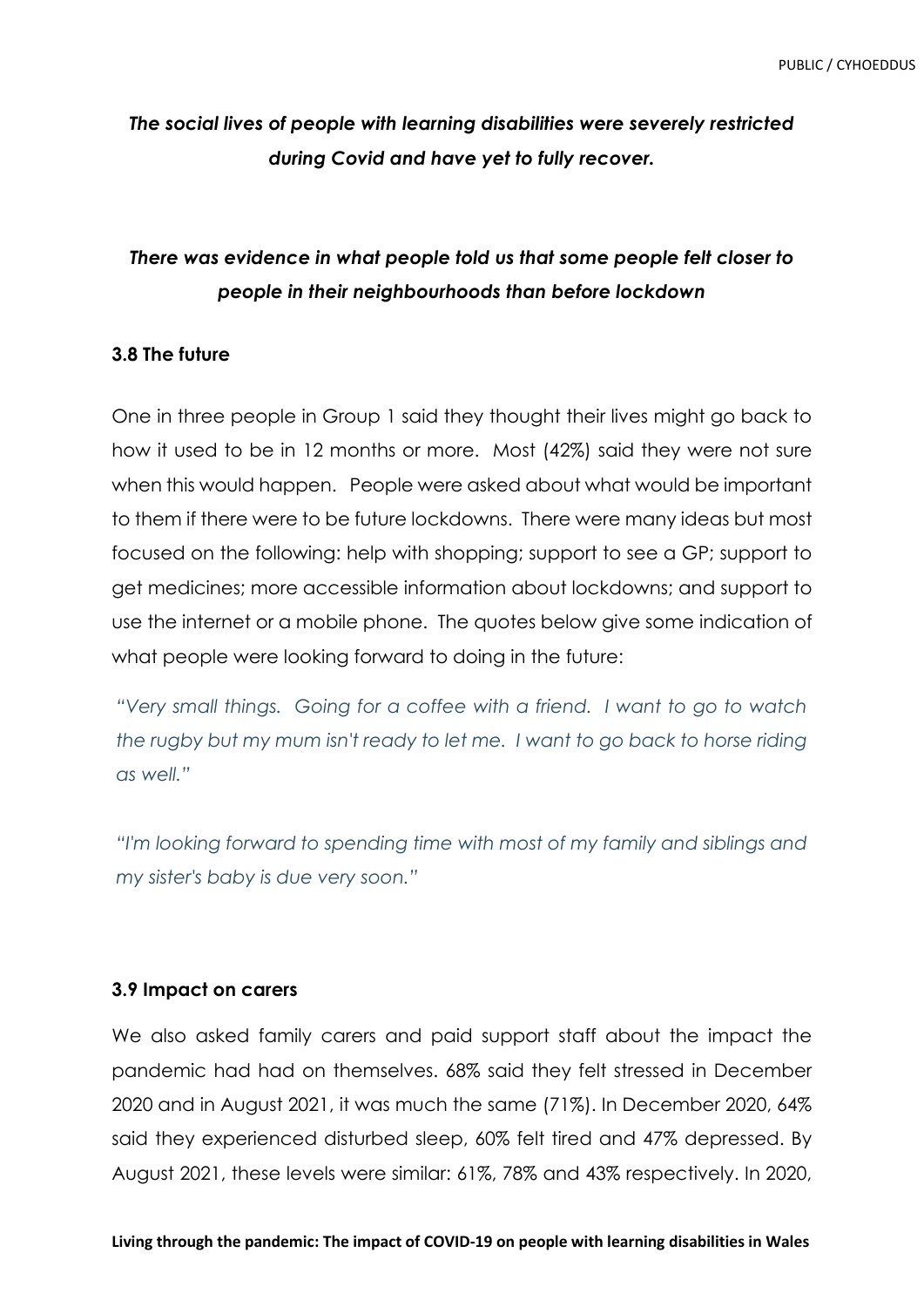Only 8% in 2020 said 'none of these experiences' applied to them. It was 7% in August 2021.

When family carers were asked what would help if there was another lockdown, most (73%) said more help to keep the person they cared for occupied. Some also said better coronavirus information (48%), more help to access a GP when needed (41%), and to know that staff that worked with the person with learning disabilities were vaccinated (38%).

In August 2021, we asked carers when they thought things might return to how they had been before the pandemic started. About 1 in 4 people (27%) said they were not certain when this might happen. Most people (50%) said next year 2022 or later. About 1 in 10 people (14%) said "never".

Three family carers shared their experiences on caring during the pandemic: -

*"As a family, we have worked around the clock to minimise the negative impact on our son. We are absolutely exhausted but as he is happy, it is worth it."*

"*My son cannot be left at home safely alone. The main impact has been on me. All the responsibilities are on me."*

A paid support worker commented:

*"The person I support used to have four days a week, now its 2 days every 2 weeks. This means his carer has an even greater workload*

# *Family carers and paid support staff felt that they had taken on increased caring responsibilities for much of 2020 and this continued into 2021 as service reductions persisted.*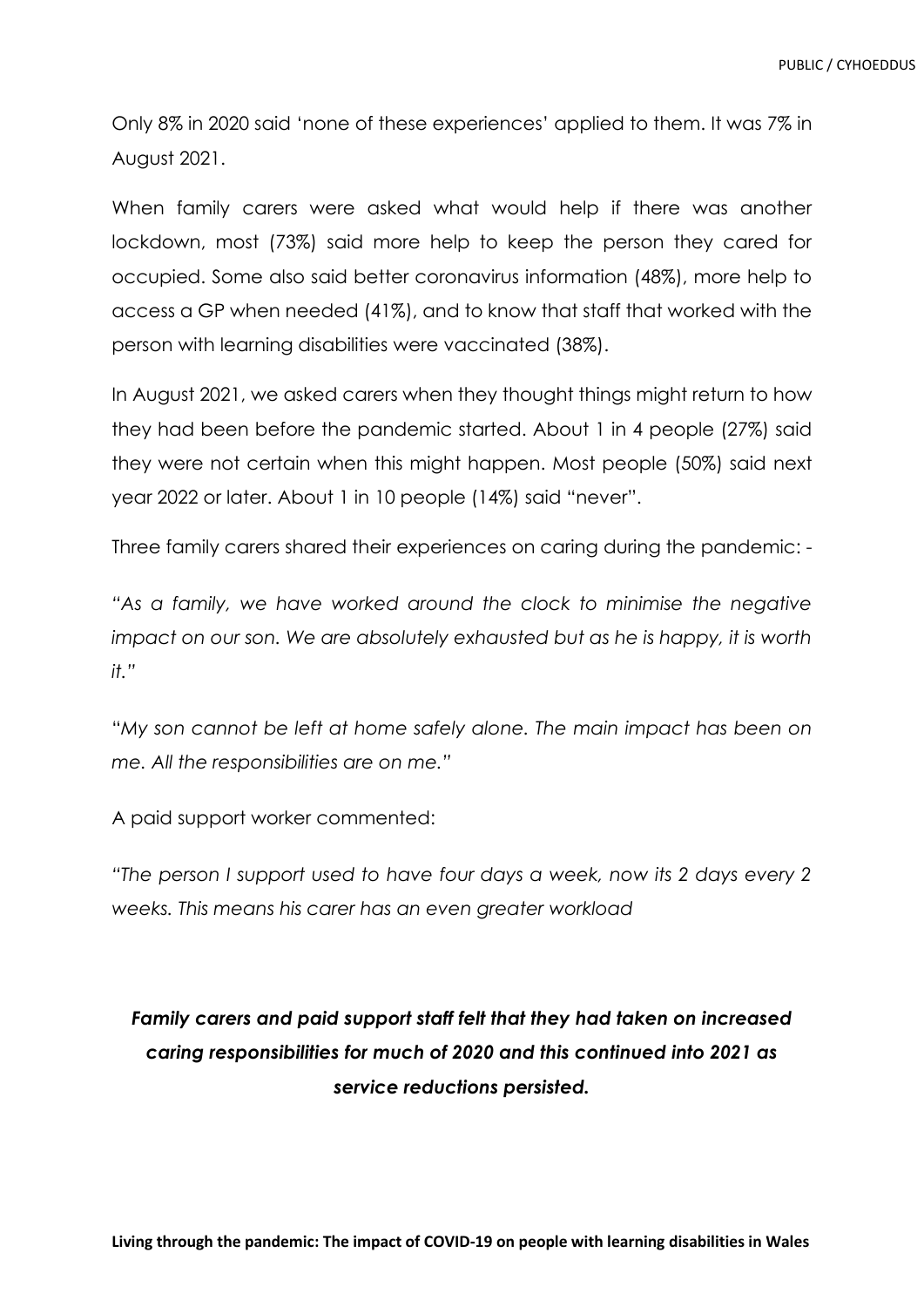## *Many people reported this had a negative impact on them and their wellbeing during 2020. By August 2021he negative impact upon many carers had not changed.*

### **4.0 Learning Disability Strategic Action Plan**

The findings reported here echo many of those reported in the *Locked Out: liberating disabled people's lives and rights in Wales beyond COVID-19* report. Taken together they both have important implications for policy and service development in Wales. Our study focused only on people with learning disabilities and, but to a lesser extent, family carers and paid support staff. We hope then that it will be of use to those in Wales involved in discussions around the development of learning disability policy. At the time of writing, we are aware that the Learning Disability Strategic Action Plan is being developed. We highlight the resonance between likely priority areas and outcomes and our findings. Priority areas and outcomes are reproduced in bold.

# **Publication of a new 5-year Learning Disability Strategic Action Plan: The needs of people with a learning disability are met through the development and implementation of Welsh Government policy over the full term of government.**

As can be seen from this report, the study team have gathered detailed evidence about the lives of people with a learning disability, their family carers and paid support staff. This covers life before the pandemic and during the pandemic (up to August 2021). We hope that our findings will be shared in discussions about the development of the Learning Disability Strategic Action Plan and with the Ministerial Advisory Group, and with other arms of Welsh Government.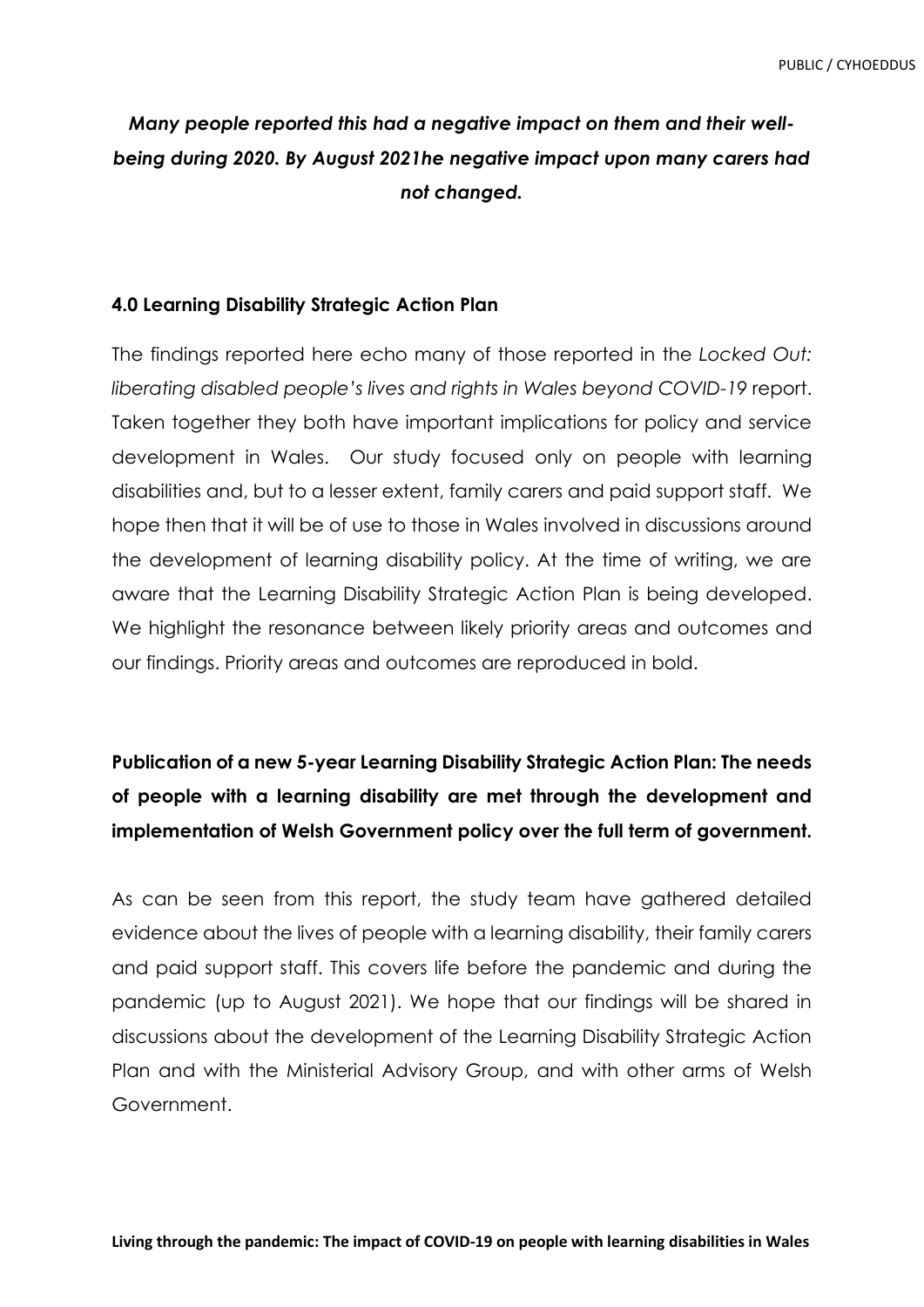# **Race Equality Action Plan - Welsh Government learning disability policies fully meet the needs of people with a learning disability in black, Asian and minority ethnic groups.**

As previously mentioned, despite best efforts, including contact with various organisations including BAWSO, Race Council Cymru, Eyst, and Diverse Cymru, the numbers of people from the black Asian and minority ethnic communities who took part in the study was low (94% identified as white). It is highly likely that the experiences of people from those communities will have been different. We therefore echo the importance of developing an action plan that considers the experiences of people from those communities. However, based on our experiences the involvement of people from those communities in shaping policy and sharing experiences will need new and innovative ways of working.

# **A National Learning Disability Observatory for Wales - To support the development of a comprehensive body of evidence to inform policy decision making and service planning.**

The Covid emergency highlighted for us a dialogue gap between learning disability researchers and stakeholders in Wales. The current study was developed rapidly and re-ignited partnerships across these groups. It was successful in that these groups worked together to develop areas of concern for the survey, building participation in and engagement with the study and making use of the results. The experiences we had in this study highlight the importance of developing partnerships in evidence finding, taking, and making. These can be built upon future research. Ways of maintaining dialogue about research across stakeholders should continue.

This study shows something of the experiences of people with learning disabilities during a pandemic. Much remains to be known about the longerterm impact of Covid-19 and is associated restrictions on people with learning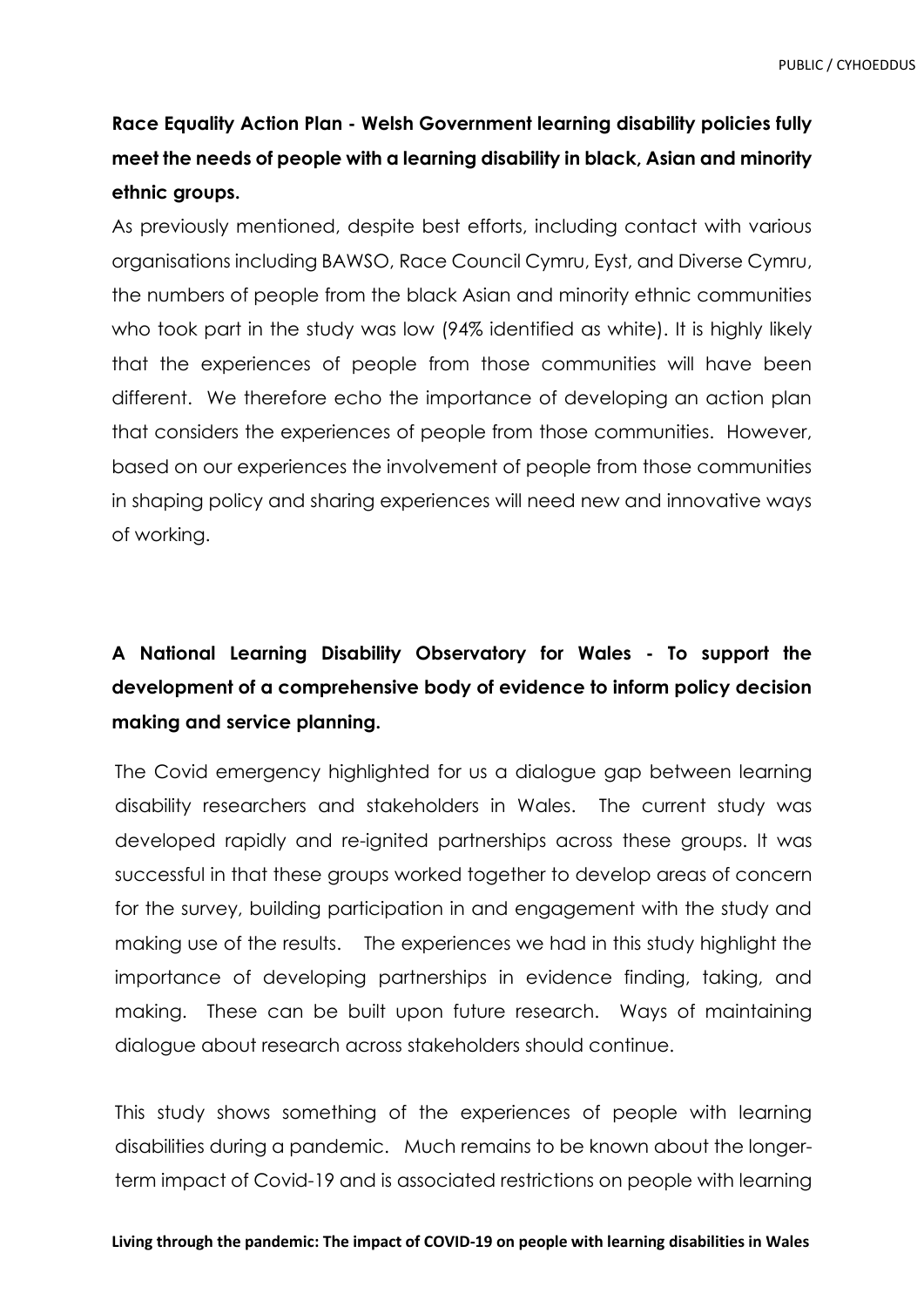disabilities. This seems an important area for future research activity. Routinely collected data in Wales could help monitor longer term impacts and to help prioritise health and social care interventions.

# **Joint working, co-production and collaboration - Ensuring the needs and opinions of people with a learning disability, their families and carers are fully considered in the development of policies.**

Over 220 people with learning disabilities, family carers and paid support staff contributed to this during a very challenging time. This required new and quicker ways of engagement. These could be capitalised upon in future consultation exercises in Wales. Most people who participated said they would be interested in taking part in future research.

### *Covid Recovery and Well being*

**Evaluation of the impact of COVID-19 on the health and wellbeing of individuals, families and carers - Development of appropriate, person-centred policies to maximise opportunities for Covid recovery and Evaluation of the impact of Covid restrictions on services for individuals, families and carers - Development of appropriate policies based on lessons learnt to assist in the development of recovery action.**

The study clearly highlighted the impact of the pandemic on the health and wellbeing of individuals, family carers and support workers. People experienced social isolation, missed health care appointments, had health anxieties and worries about the future. 18 months into the pandemic there were signs of recovery in access to services and an uplift in wellbeing. This was less evident for family carers, whose well-being was low throughout the study. We do not know, however, what the longer-term impact of these experiences may be for people even if and when services return to pre-pandemic levels.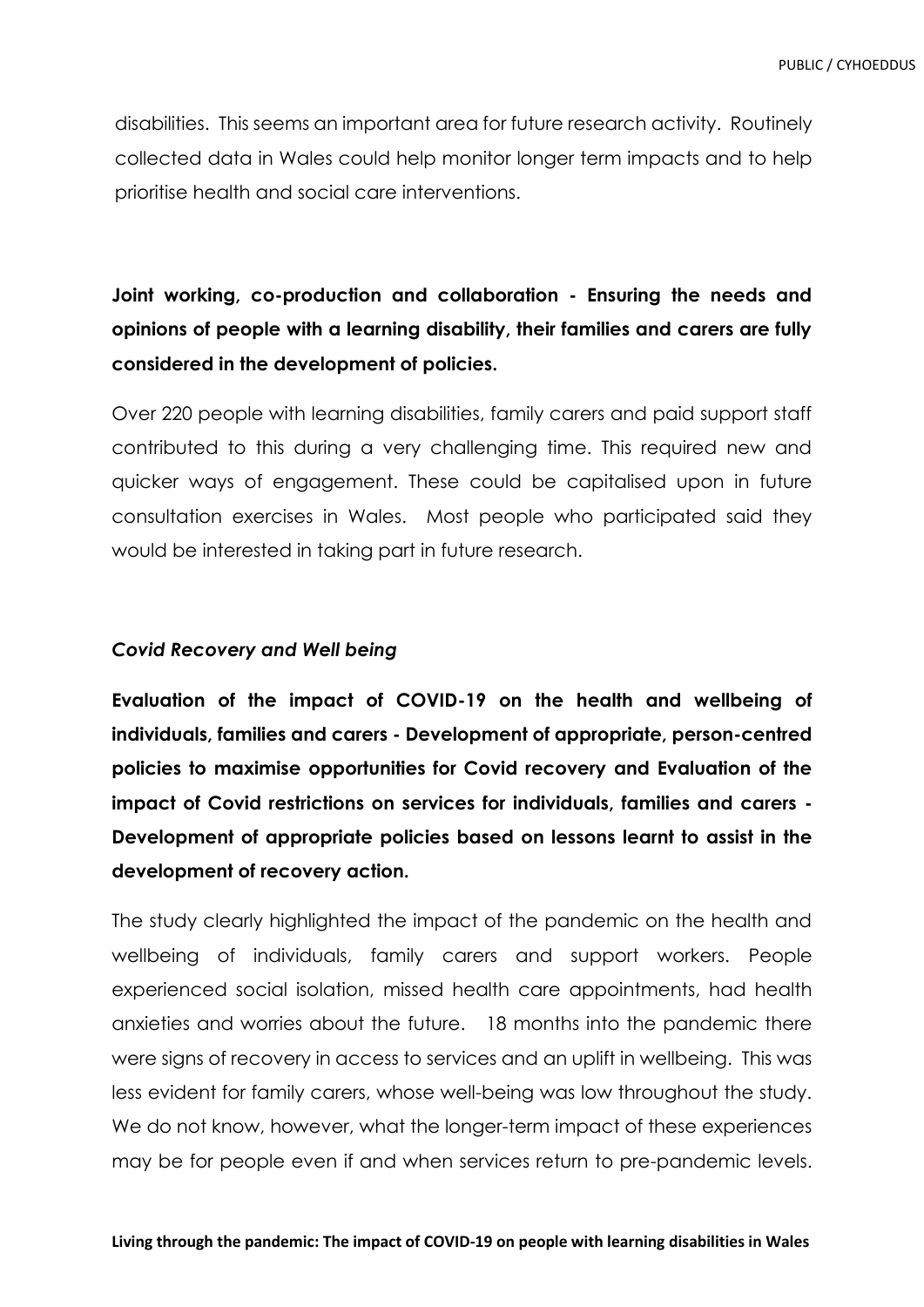Many existing support structures were removed or reduced dramatically because of the COVID-19 pandemic, which resulted in challenging and complex caring situations being exacerbated. As well as thinking about recovery and a 'return to normal', thought also needs to be given to considering the likely longer-term impact of living and caring through the pandemic.

'

It is critical that wellbeing outcomes can start to be met, and that conversations with families about exploring alternative options continue to happen to enable greater voice, choice, and control. It is therefore essential that discussions and plans for improving health and social care services for people with learning disabilities include plans to better support carers in the longer term.

While the pandemic has created much hardship for individuals and families, there will have been positive lessons to have learned from how people lived through this time. In this study we saw the value of digital inclusion. Some people with learning disabilities felt better connected than before to people in their immediate neighbourhoods. Digital platforms extended the range of opportunities to keep in touch further. There will be other examples of resilience and creativity, of inclusive and new ways of working and the provision of support. These examples should be identified and developed further.

# **Loneliness and isolation - better understanding of the prevalence and causes of loneliness and isolation for people with a learning disability and action taken to improve inclusion and involvement**

The study looked at how people with a learning disability were engaging with others during the pandemic – many used digital means. These were useful. However, online support should be seen as an addition to and not a replacement for in person support.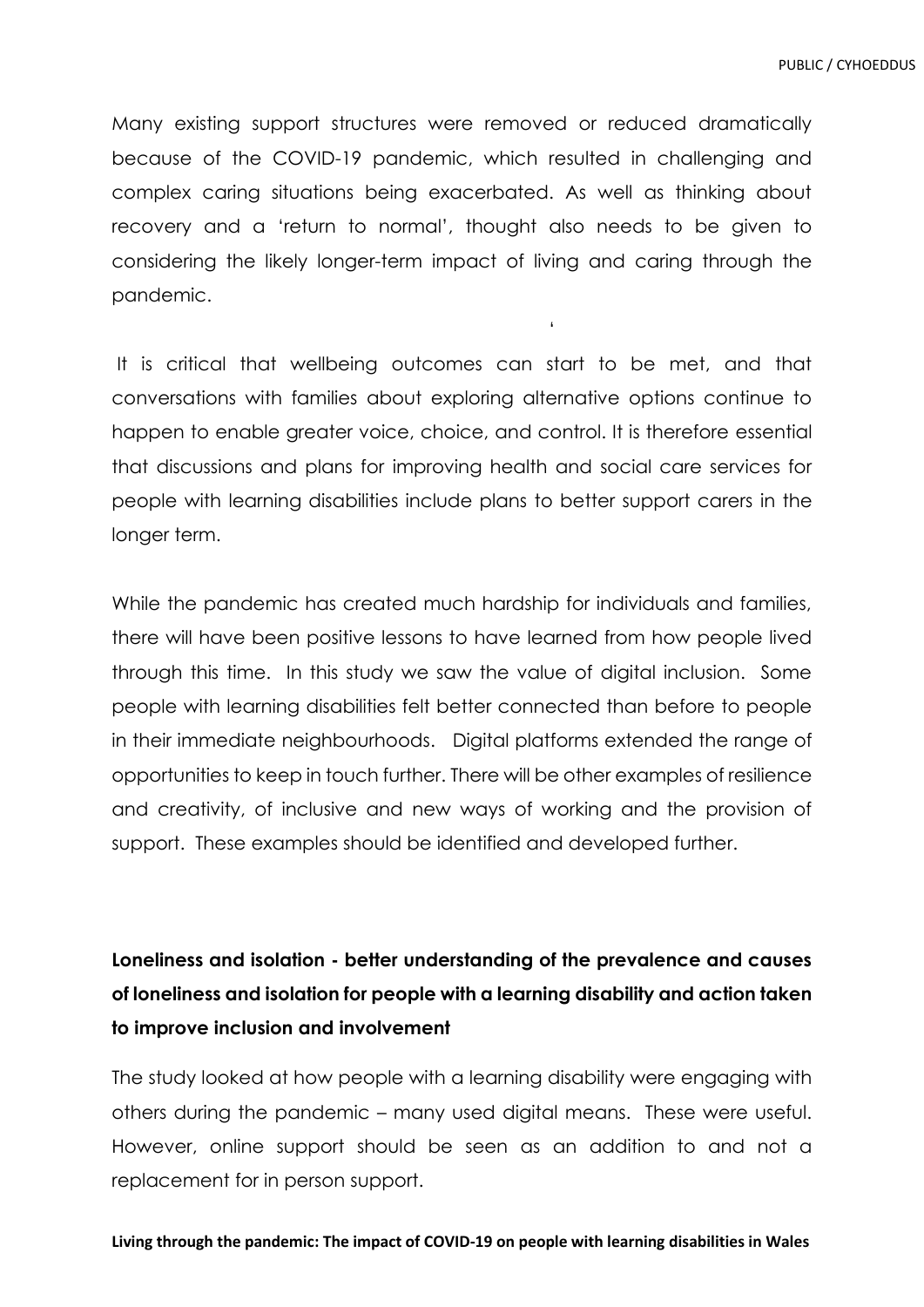For many people with learning disabilities, a sense of loneliness and isolation may have heightened during the pandemic. Not necessarily and only because of restrictions. People with learning disabilities experienced bereavement. Indeed, COVID-19 has probably implied that more people with learning disabilities than before experienced bereavement. Many of these losses were reported to be significant and life changing. There was little evidence that people were receiving professional help here. The study team have shared their findings with the UK Bereavement Commission through the Wales Stakeholder Event and with those involved in developing and implementing the Framework for Bereavement in Wales.

#### *Advocacy, self-advocacy, engagement, and collaboration*

**To promote voice, choice and control for people with learning disabilities and their carers. To include advocacy and self-advocacy and digital inclusion and support for sibling carers. People with learning disabilities to have their voices heard, are listened to, and are supported to make choices and control their own lives.**

People with learning disabilities, family carers and paid support staff took part fully in the response to the pandemic. It is therefore important that future decisions about the shape of services involve people with learning disabilities. They also took part willingly in our study right across Wales and shared their experiences with us over 8 months. A study on this scale might not have been imaginable pre-pandemic. It suggests that there are more opportunities than we may have previously realised to engage people in local and national decision making.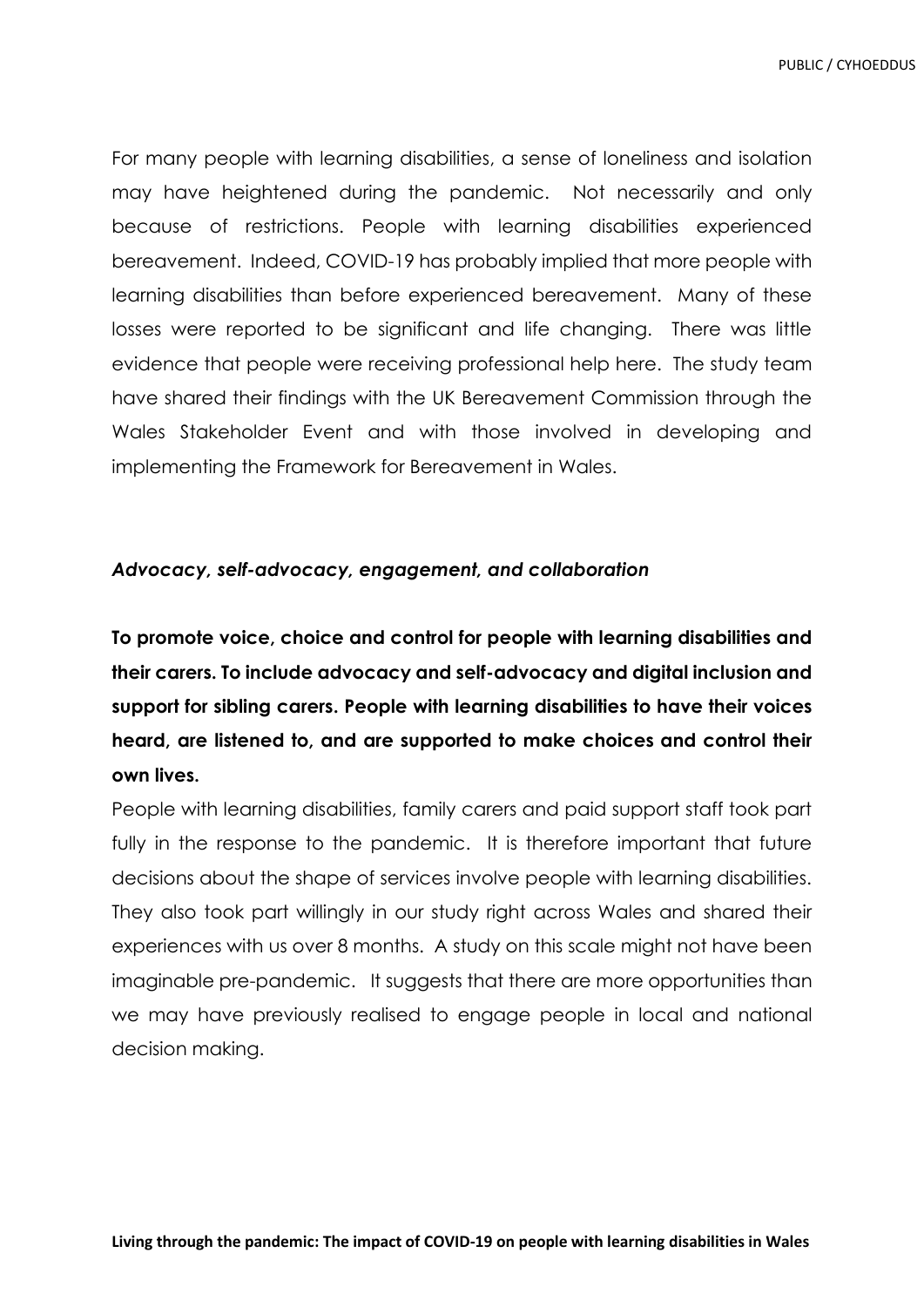#### *Employment and skills*

## **Learning from the Engage to Change programme - maximise employment opportunities for people with a learning disability.**

Employment was a major concern for those who had been working and something others felt might become harder to achieve in the future. We saw positive patterns where people were picking up jobs again. However, we do not yet know the long-term impact of COVID19 on patterns of and opportunities for employment. Additional support to protect and enhance opportunities for people with learning disabilities to engage in paid employment needs to be considered.

### **5.0 Preparing for further COVID outbreaks and lockdowns**

Any future public health response to health emergencies needs to take account of the impact on the social and emotional wellbeing, quality of life, and equal rights of people with learning disabilities. People in this study did not feel that their situations had been considered when decisions about restrictions were made.

Official guidance from government agencies in relation to COVID-19 should be reviewed to ensure that, in the future, it fully considers the needs of people with a learning disability and their carers. This review should be undertaken in consultation with people with learning disabilities, family carers and those managing services for persons with learning disability.

Any guidance produced by Welsh Government must be provided in an accessible format. It might also consider how services make individual contingency plans for the continuation of support to people with a learning disability and for family carers.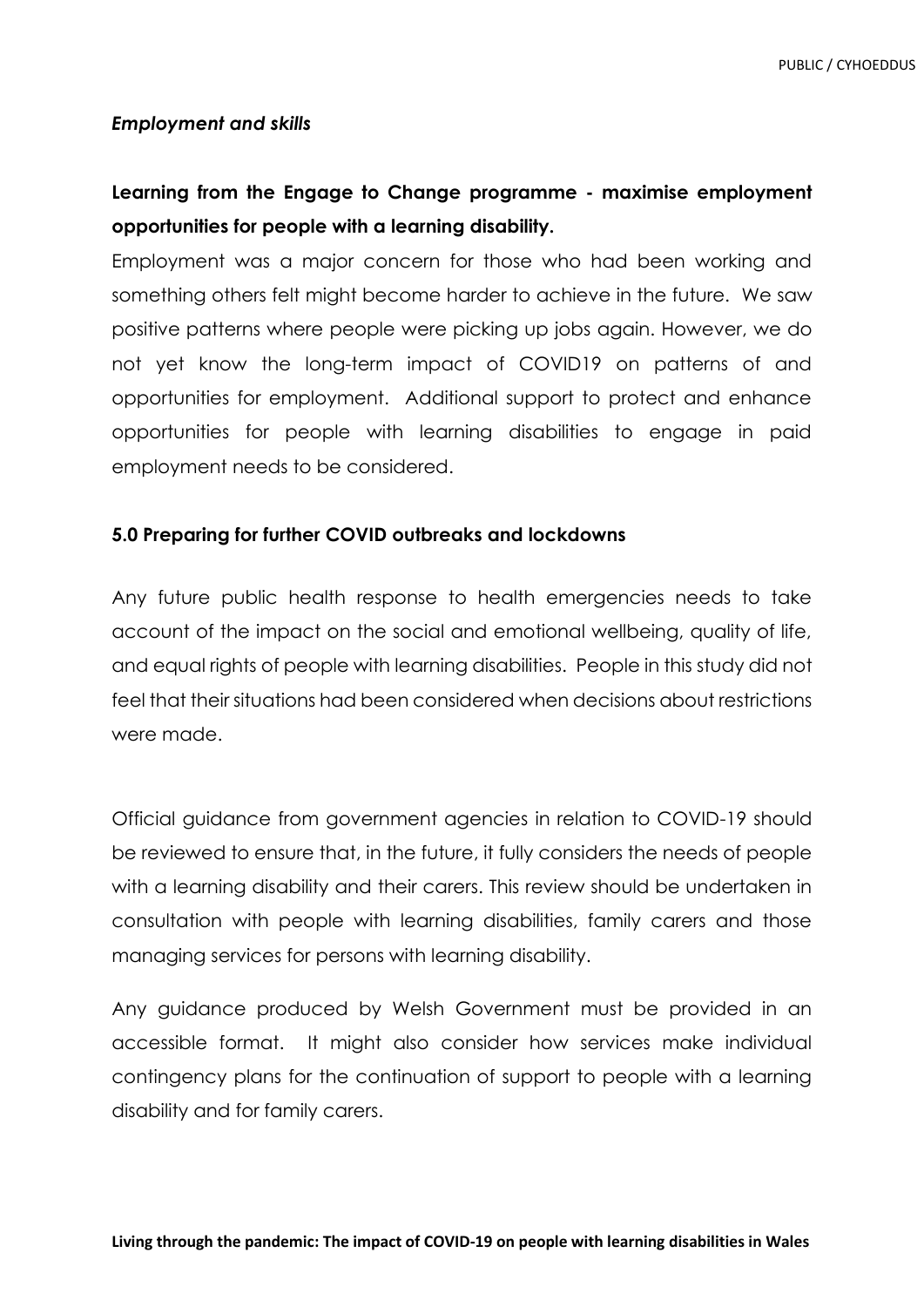### **6.0** What **have we been doing to share our work**

The study team in Wales has hosted 3 online events to share the findings from the study. These were held on 17 May, 21 June and 27 September 2021. We plan to host another event in March 2022. We would like to see such events continue and to broaden the themes they might cover.

Throughout the study, we have produced easy versions of findings from Wales after each Wave of data collection. These provided a little more data on the findings at each time period than are reported here. Links to these briefings can be found at the end of this report.

The study team continues to work with colleagues in the wider UK collaboration. We share ideas about the implications of our work for future research and policy. There are now several publications coming from our UK work, and more are planned in the next few months.

We have and will continue to present our findings to key agencies and organisations in Wales. If you would like to know more about our research, please contact Dr Edward Oloidi at the University of South Wales (edward.oloidi@southwales.ac.uk).

#### **7.0 Thank you!**

This was a successful study in terms of finding people in Wales to take part in the entire course of the study. This happened in the most challenging of times. The study would not have been successful without people with learning disabilities and their family carers/paid support staff taking the time, during a difficult period of their lives, to share their experiences with us. *Thank you*. A study of this size and complexity also required a small and dedicated team of interviewers to work flexibly during a difficult time for themselves too. *Thank you.*